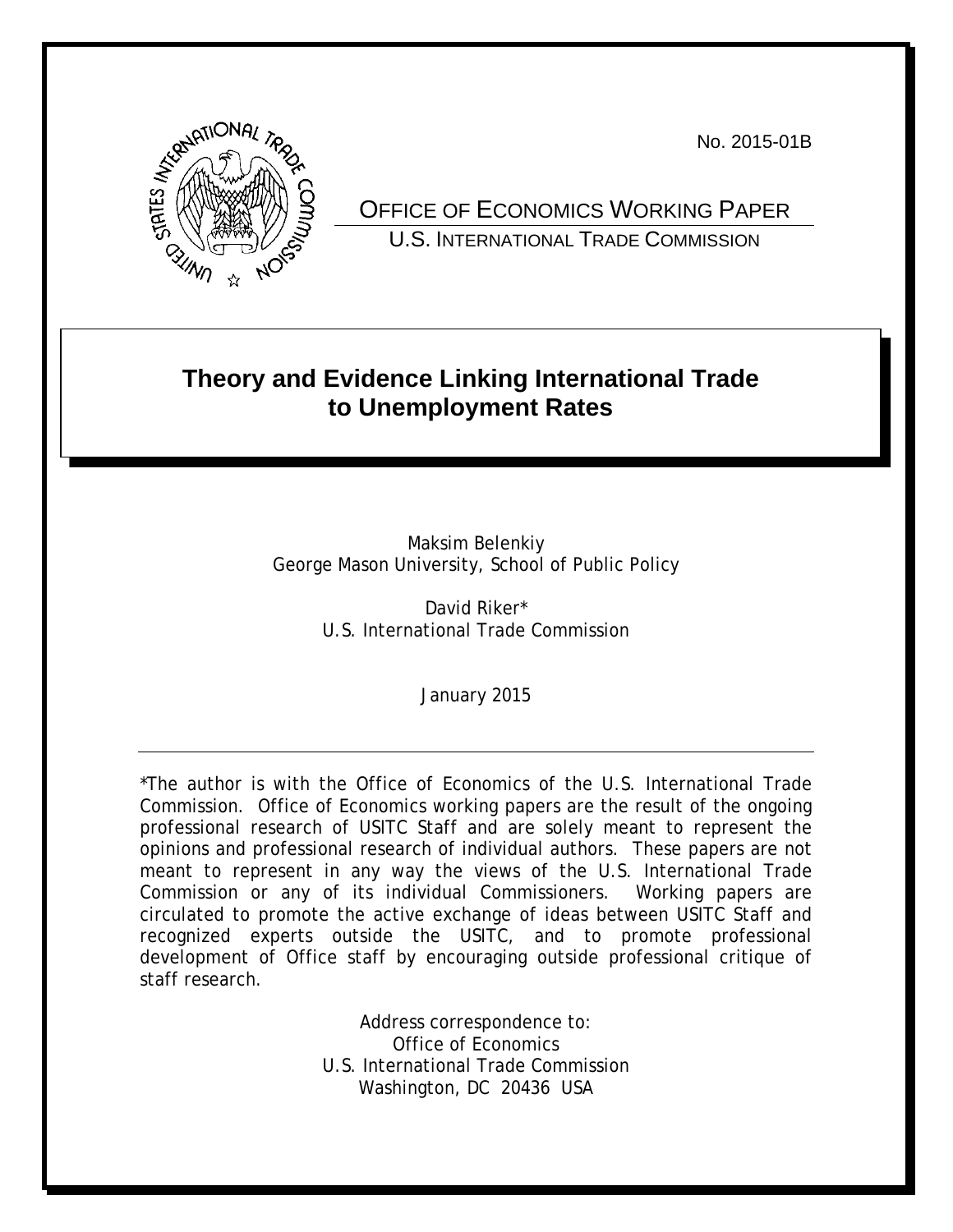# **Theory and Evidence Linking International Trade to Unemployment Rates**

Maksim Belenkiy

George Mason University, School of Public Policy

David Riker [1](#page-1-0)

U.S. International Trade Commission, Office of Economics

January 21, 2015

### **Abstract**

In this working paper, we review recent theoretical and empirical studies that link international trade flows and trade policies to aggregate (economy-wide) unemployment rates. The theoretical models demonstrate that there is a complex and often ambiguous relationship between trade and aggregate unemployment rates: whether trade increases or reduces unemployment depends in a complicated way on the industry composition of a country's output and on differences in labor market frictions across industries and countries. The empirical studies, on the other hand, offer a story that is simpler and fairly consistent: they generally find that an expansion in international trade reduces a country's aggregate unemployment rate in the long run.

*Keywords*: International Trade, Unemployment, Labor, Job Search, Econometric Analysis.

*JEL Classifications:* F14, F16, J6.

<span id="page-1-0"></span><sup>1</sup> This working paper is the result of ongoing professional research of ITC and is solely meant to represent the opinions and professional research of the authors. It is not meant to represent in any way the views of the U.S. International Trade Commission. This paper should be cited as the work of the authors only, and not as an official Commission document. Please direct all correspondence to David Riker, Office of Economics, U.S. International Trade Commission, at David.Riker@usitc.gov.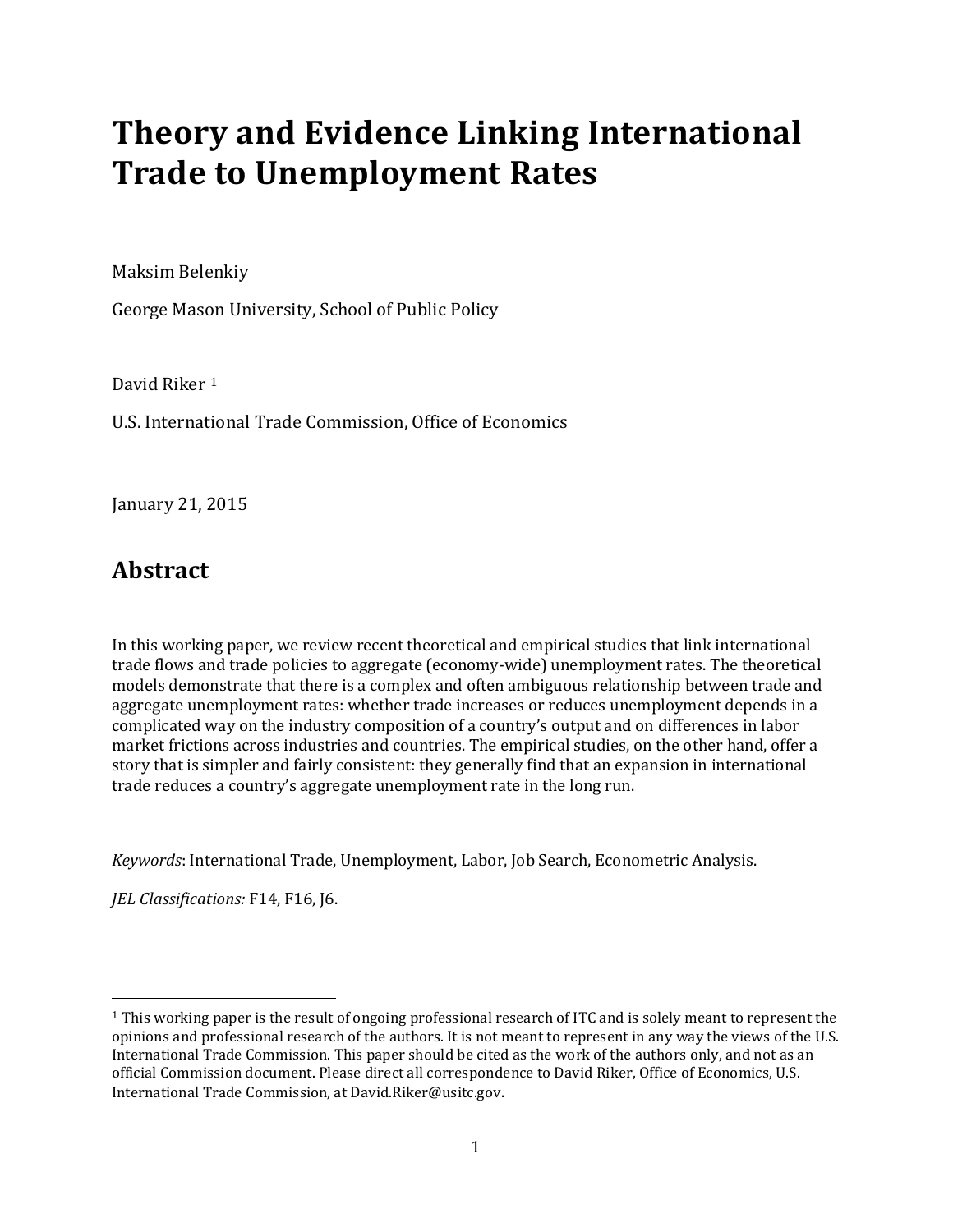## **1. Introduction**

There is a significant disconnect between the policy debate on the impact of trade policies on jobs and the traditional assumptions in economic models of international trade. The policy debate usually focuses on whether changes in trade policy will create more jobs than they will displace, while the economic models used to evaluate these policy changes usually assume that the economy is always at full employment and that total employment in the economy remains fixed. In these economic models, any job destruction will be exactly offset by job creation, with no effect on unemployment rates. This disconnect is described in Davidson, Martin, and Matusz (1999):

The vast majority of public debate concerning trade policy centers on the impact of trade on employment. Those opposed to free trade argue that lower production costs and fewer regulations in other countries allow foreign firms to out-compete domestic producers. This, they argue, results in less domestic output and fewer domestic jobs. On the other hand, proponents of free trade argue that free trade expands our export markets, resulting in a greater demand for our products, greater domestic production, and more jobs.

The vast majority of economists view both of these arguments as misguided and fundamentally incorrect. In fact, the debate about trade policy among economists almost always ignores the impact of trade on [a country's aggregate or total] employment.

As Harrigan (2011) points out, economic models of the effects of trade on labor market outcomes have relied almost entirely on the assumption of full employment. Yet unemployment is a fact of life, and net job creation is often a stated goal of trade policies.

So why is the assumption of full employment the norm? First, it is important to understand that every economic model involves many simplifications that abstract from reality. Economic models often assume that markets are perfect. In this paradigm, prices adjust to ensure that supply equals demand. This paradigm is commonly used to model labor markets: the models assume that wages adjust until the number of workers available is equal to the number of jobs that employers want to fill, and so there is no unemployment. However, this is not a realistic description of most labor markets. Workers are not matched to employers through an organized exchange; job matching requires costly and time-consuming search. While the prevalence of market imperfections is widely recognized, they are complicated to formally model. A second reason for the assumption of full employment is tradition. While economic modeling is a field with constant methodological innovations, it still builds largely on past practice. A third argument that is often made is that unemployment is determined by aggregate demand factors like monetary policy in the short run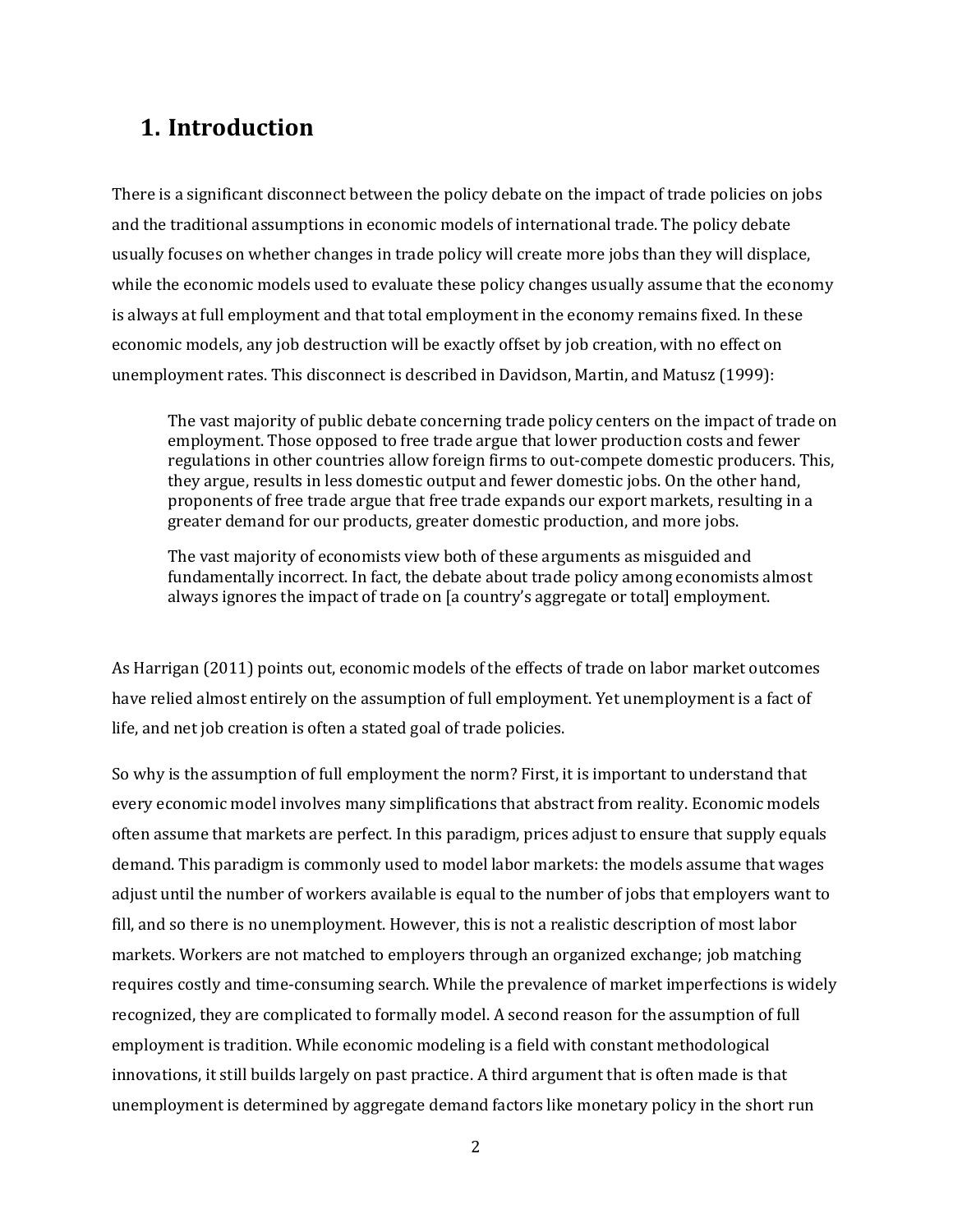and by the natural rate of unemployment in the long run, rather than industry-specific trade policies, and for that reason it is not important to include unemployment in models of trade that focus on the long run.[2](#page-3-0)

Over the past fifteen years, however, there have been significant efforts to incorporate unemployment into models of trade, in a way that is mindful of these concerns. The newly developed models include aggregate unemployment that persists even in long-run equilibrium. The models are derived from microeconomic decision-making, and they serve as extensions of wellestablished models of trade with differentiated products, factor proportions, or productivity differences.

An important branch of the new literature models unemployment as the result of time-consuming job search, following the Nobel Prize-winning equilibrium search models of Peter Diamond, Dale Mortensen, and Christopher Pissarides.[3](#page-3-1) In equilibrium search models, frictional unemployment arises due to imperfect information in labor markets and persists in the long run. Frictional unemployment is distinct from cyclical unemployment (due to business cycle fluctuations) and structural unemployment (due to policies like minimum wages that can impede market clearing). Non-search models of unemployment have also been incorporated into trade models, though they are less common. They include the efficiency wage models in Egger and Kreic[ke](#page-3-2)meier (2009) and Davis and Harrigan (2011) and the model of minimum wages in Davis (1998).<sup>4</sup> In the search models, wages are determined through a bargaining process, and the worker's outside option reflects the wages that are likely available in other jobs within the sector. In the efficiency wage models, in contrast, firms offer higher-than-equilibrium wages in order to prevent workers from reducing effort. Firms set lower wages when the aggregate unemployment rate is higher. Each

<span id="page-3-0"></span><sup>2</sup> Krugman (1993) makes this point. However, the fact that unemployment is determined by the natural rate in the long run does not imply that it is unaffected by international trade, as the models of trade with equilibrium search in our review demonstrate.

<span id="page-3-1"></span><sup>3</sup> Diamond (1982), Mortensen (1982), Pissarides (1990), and Mortensen and Pissarides (1994) develop these models.

<span id="page-3-2"></span><sup>4</sup> Egger and Kreickemeier (2009) present a theoretical model of the effects of globalization on an economy where wages are determined through a fair-wage efficiency wages setting. In the benchmark version of their model, both wage inequality an aggregate unemployment rise with trade liberalization.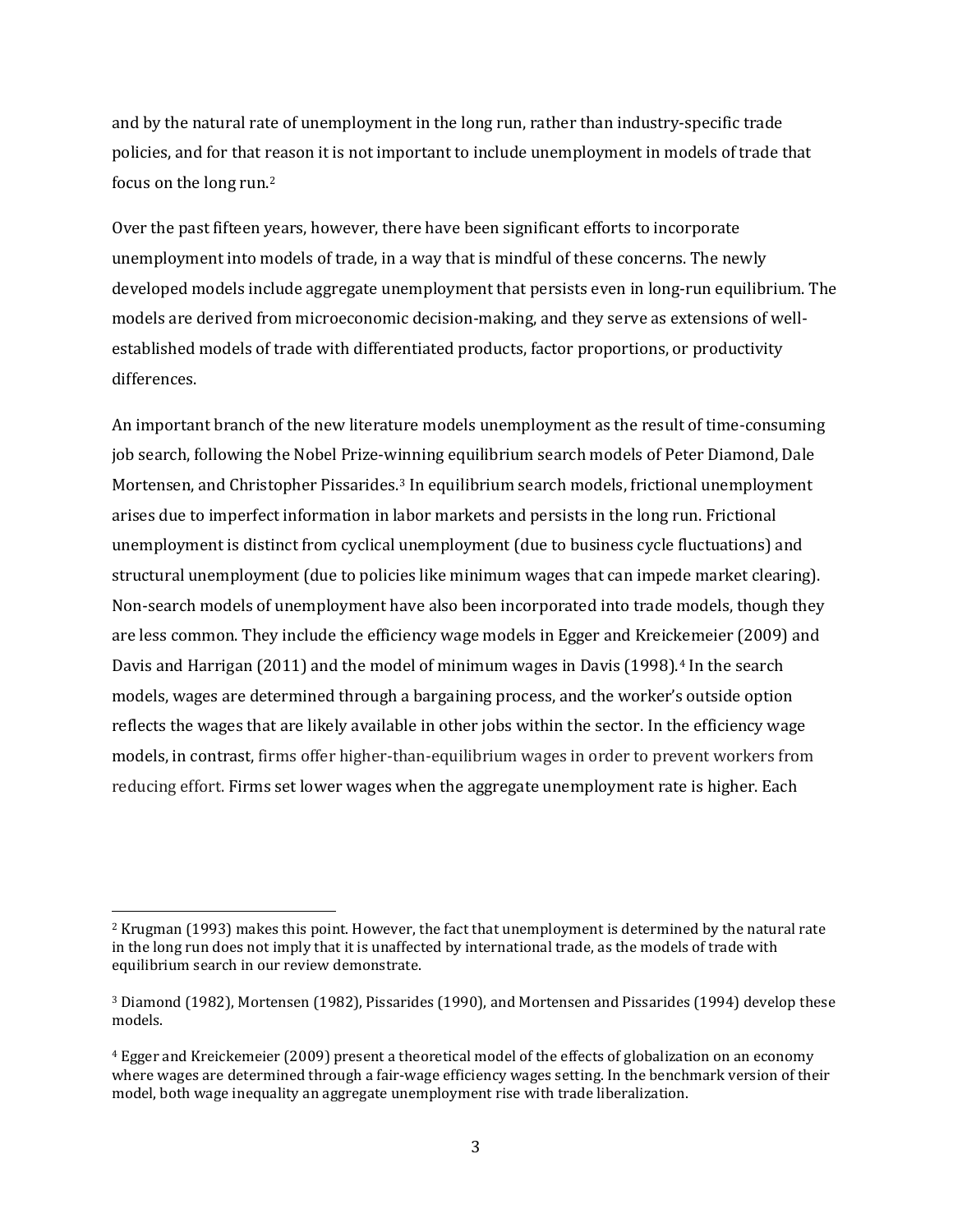approach generates unemployment in the equilibrium. In this review, we focus on the search models, simply because they are more common in the trade literature.[5](#page-4-0) 

Our review focuses on economic journal articles that model the effect of trade and trade policy on aggregate unemployment rates.<sup>[6](#page-4-1)</sup> We have organized the articles into two sections: theoretical studies with minimal data analysis and empirical studies with extensive data analysis. Within each section, we discuss the studies in the order of publication. Overall, the theoretical studies find that there is a complex and often ambiguous relationship between trade and aggregate unemployment rates. The studies do not provide a general prediction for whether international trade increases or decreases aggregate unemployment in a country.

This ambiguity can be illustrated with a very simple model. Suppose that an economy has two industries, an exporting industry and an import-competing industry. Jobs in the export industry require extended job search, and this creates frictional unemployment in the economy. When trade costs are lowered, there is an increase in demand for labor in the export industry. The aggregate unemployment rate may increase or decrease depending on whether the export sector has a higher or lower unemployment rate than the import-competing sector. In general, the prediction is ambiguous.

The models in the theoretical literature are much more elaborate than this illustration, but they still do not resolve this ambiguity[.7](#page-4-2) In contrast, the empirical studies offer a story that is simpler and fairly consistent: they generally find that an expansion in international trade reduces a country's aggregate unemployment rate.

The literature that we review is a relatively small branch of a much larger economics literature on the link between international trade and employment outcomes.<sup>[8](#page-4-3)</sup> Before launching into our review

<span id="page-4-0"></span><sup>5</sup> On the other hand, there are some issues that the efficiency wage approach is better equipped to handle. For example, the model in Davis and Harrigan (2011) analyze labor market churning within an industry and changes in the number of jobs that pay above average wages.

<span id="page-4-1"></span><sup>6</sup> We do not try to summarize all parts of the studies that we review; instead, we focus on what they have to say about unemployment. Several of the studies examine the effects of trade on wage inequality as well as unemployment.

<span id="page-4-2"></span><sup>7</sup> They define the conditions under which trade will have a negative effect on a country's aggregate unemployment rate, but they do not offer a general prediction.

<span id="page-4-3"></span><sup>8</sup> There is also a very large economics literature on the effects of trade on wages. Haskel, Lawrence, Leamer, and Slaughter (2012) provide an excellent review of this branch of the literature.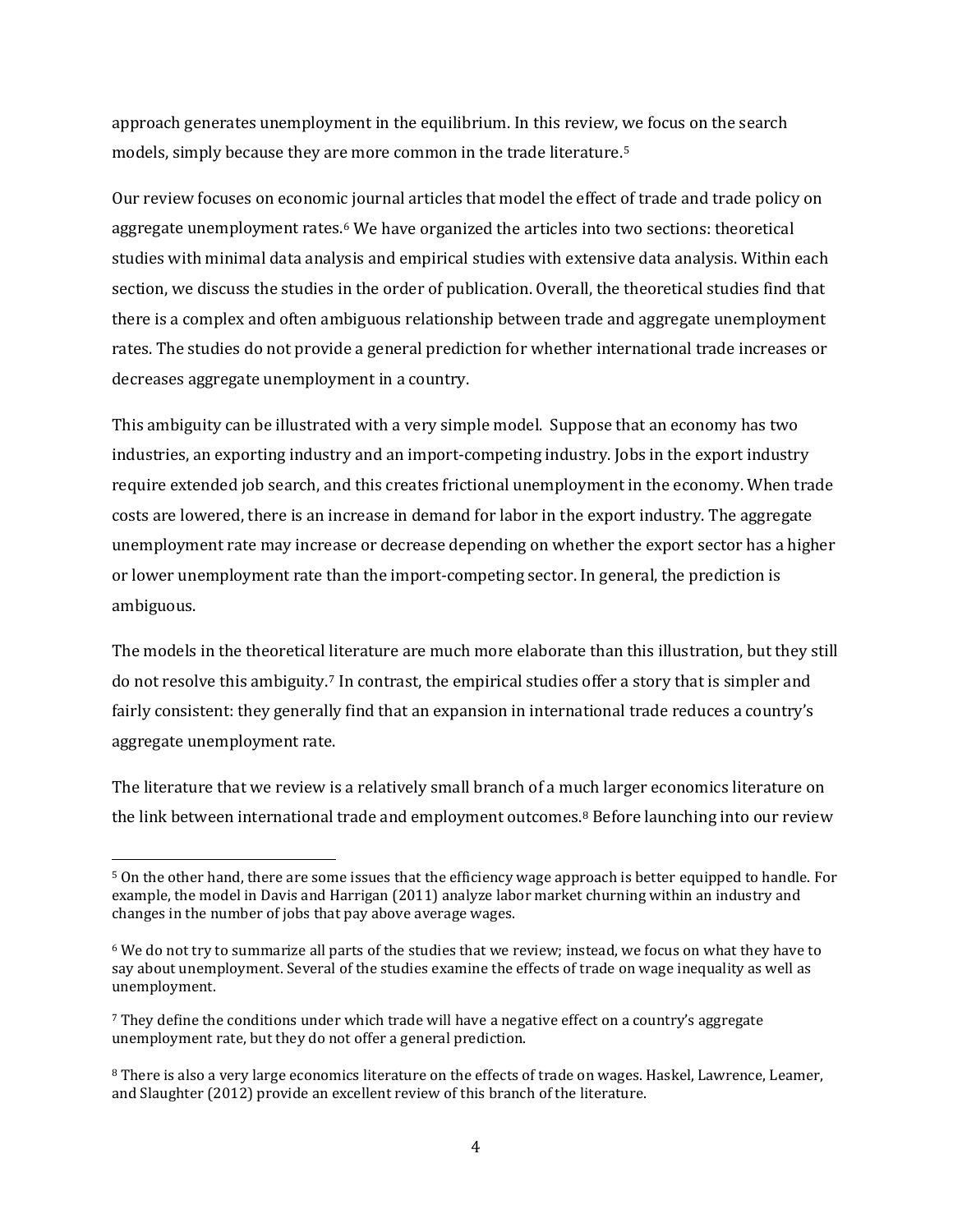of the literature on trade and unemployment, we briefly highlight related branches that are outside of the scope of our review. First, there is a branch of the empirical literature that estimates the effects of trade and trade liberalization on the level of employment within specific sectors of the economy. For example, Trefler (2004) quantifies the impact of the Canadian-U.S. Free Trade Agreement on manufacturing employment and labor productivity in Canada, based on a detailed econometric analysis of industry-level and plant-level data. He finds that the tariff reductions led to a 5 percent decline in Canadian manufacturing employment as a whole, and a 12 percent decline in employment in the most impacted industries. However, he does not try to estimate the net change in employment in the economy as a whole or the impact on the aggregate unemployment rate.

Second, there is a branch of the literature that estimates the temporary effects of trade liberalization on employment, as workers transition between sectors. For example, Artuç, Chaudhuri, and McLaren (2010) use a structural model of dynamic labor adjustment and data from the U.S. Current Population Survey to estimate the movement of workers between sectors of the U.S. economy in response to trade. Their simulations indicate that there is slow movement of workers and sharp wage movements. However, there is no unemployment in their model, either in the short-run or the long-run, because the labor reallocation across sectors does not take time.

### **2. Theoretical Models**

Davidson, Martin and Matusz (1999) incorporate equilibrium job search into a model of international trade with sectors and countries that vary in their turnover (or break-up) rates. In their model, workers who are displaced from their jobs search for new employment matches, and while they search they are unemployed. Unemployed workers must choose a sector in which to seek a job. They choose the sector that offers the highest expected lifetime income, and in the process they equilibrate expected returns to labor in the two sectors. When an employment match is created, it lasts until a random exogenous shock causes the worker and capital to separate. There is aggregate unemployment in the steady-state equilibrium, even though individuals' unemployment spells are typically short-lived.

Their general equilibrium model of trade shows that search frictions in the labor market can affect job creation and job destruction and can be a source of comparative advantage in trade. When turnover rates and unemployment rates vary across sectors within a country, then a reallocation of

5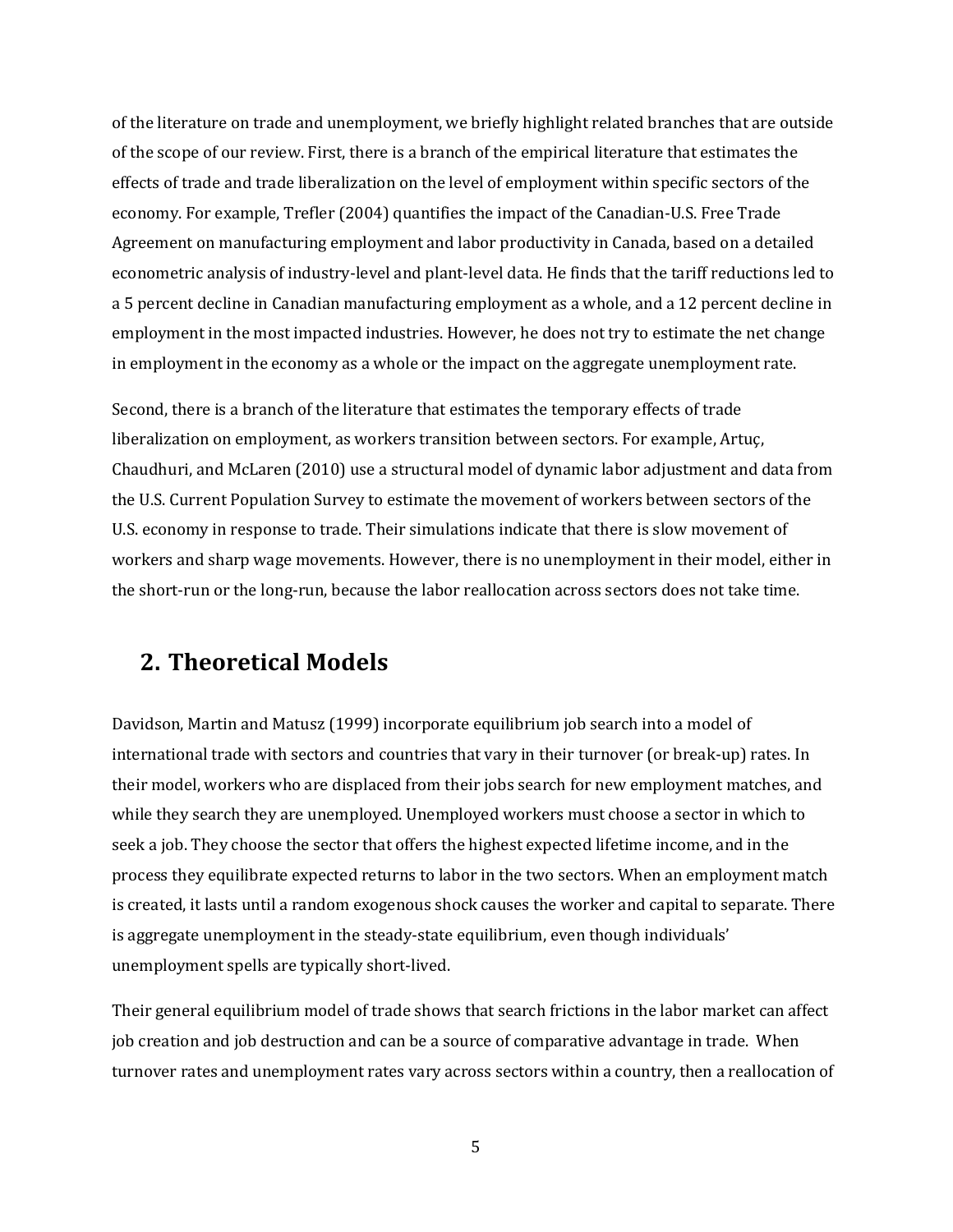resources between sectors – for example, due to a shift in prices after trade liberalization – will affect the aggregate unemployment rate of each country.

In their model, the country with more productive employer-employee matching has a comparative advantage in the sector with the higher turnover rate. A country exports goods from the sector with the lowest expected duration of unemployment, since its workers require lower wages to induce them to search for a job in that sector. The model predicts that a relatively capital-abundant large country with a more efficient labor market (like the United States) will have a relatively low unemployment rate and a comparative advantage in the high unemployment sector when it trades with a smaller, relatively labor-abundant country. In this case, trade increases aggregate unemployment in the larger country.[9](#page-6-0)

Their model of trade and equilibrium job search has been extended to include workers with different skill levels. Moore and Ranjan (2005) investigate the dynamic and static effects of globalization and skill-biased technological change on unemployment rates.[10](#page-6-1) In their model, there are two factors of production, skilled and unskilled workers, and two countries that differ in their relative factor endowments. The factor endowments determine the pattern of comparative advantage. In a relatively skill-abundant country, international trade increases the relative price of the skill-intensive products. This reduces the unemployment rate of skilled workers and increases the unemployment rate of unskilled workers. This is similar to the findings in Davidson, Martin and Matusz (1999), but with this distinction between skilled and unskilled workers.[11](#page-6-2) Moore and Ranjan find that opening a country to international trade increases the unemployment rate (and lowers real wages) in one sector and lowers the unemployment rate (and raises real wages) in the other sector. The effect on the aggregate unemployment rate is generally ambiguous: it depends on the relative size of the two sectors.

Dutt, Mitra, and Ranjan (2009) incorporate traditional sources of comparative advantage into their model of trade and unemployment. They include international differences in productivity and

<span id="page-6-0"></span><sup>9</sup> Davidson, Martin, and Matusz also show how equilibrium search in labor markets modifies well-known trade theoretic results: they find that the Stolper-Samuelson Theorem holds for searching factors of production, but the effects on the returns to employed factors are more complicated.

<span id="page-6-1"></span><sup>&</sup>lt;sup>10</sup> Their analysis is mainly theoretical, with some simulations. They include a brief discussion of macroeconomic data for the United States and Europe in their final section.

<span id="page-6-2"></span><sup>11</sup> Moore and Ranjan use this distinction to isolate the effects of skill-biased technological change from the effects of globalization.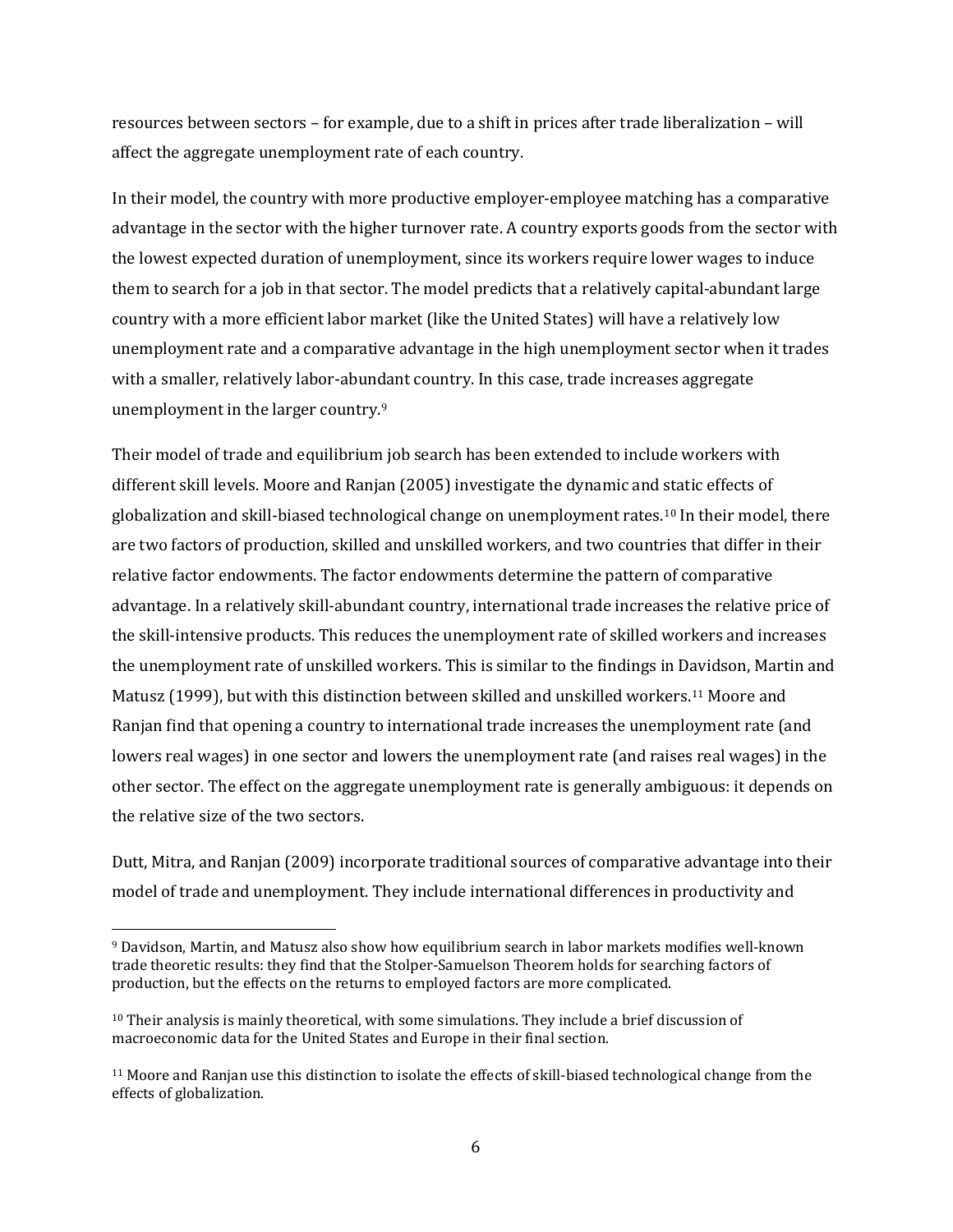factor abundance, as well as search frictions in labor markets. They derive several theoretical predictions about the relationship between trade liberalization and aggregate unemployment rates. They find that the effect of an increase in trade on a country's aggregate unemployment rate depends on the reason for the trade: when trade is due to international differences in productivity, as in a Ricardian model of trade, trade liberalization unambiguously reduces unemployment; when trade is due to international differences in factor abundance, as in a Hecksher-Ohlin model of trade, trade liberalization reduces unemployment in a relatively labor-abundant country but may increase unemployment in a relatively labor-scarce country like the United States.

Job search and equilibrium unemployment have also been incorporated into models of international trade with product differentiation and firm heterogeneity.[12](#page-7-0) Helpman and Itskhoki (2010) present a two-sector, two-country model in which searching workers are unemployed, and the two countries vary in their matching efficiency and their costs of posting vacancies. One of the sectors in each country produces differentiated goods, while the other sector produces homogeneous goods. In some cases, aggregate unemployment can rise in response to falling trade costs, though this is not always true.[13](#page-7-1) The model produces sharp predictions about the effects of trade on economic welfare – both countries gain from trade – but more ambiguous predictions about the effects of trade on aggregate unemployment rates. Assuming that there are no search frictions and therefore no unemployment in the homogenous goods sector, lowering barriers to trade can increase a country's aggregate unemployment rate by expanding the share of production in the country's differentiated products sector. This theoretical result holds for symmetric countries in which each country's differentiated products sector has a higher unemployment rate than its homogeneous products sector prior to the reduction in trade costs.

Helpman, Itskhoki, and Redding (2010) extend the model in Helpman and Itskhoki (2010) by adding job-specific differences in worker ability. Firms try to screen out workers with low ability. In their model, both within-industry wage inequality and unemployment are affected by trade. The most productive firms export and pay higher wages. Trade can affect the equilibrium

<span id="page-7-0"></span><sup>12</sup> Pioneered by Melitz (2003), this class of trade models emphasizes the role of firm heterogeneity in understanding the selection of firms into exporting and the effect of trade on economic welfare.

<span id="page-7-1"></span><sup>13</sup> The model's predictions about the effects on unemployment depend on the levels of trade impediments and labor market rigidities in the two countries.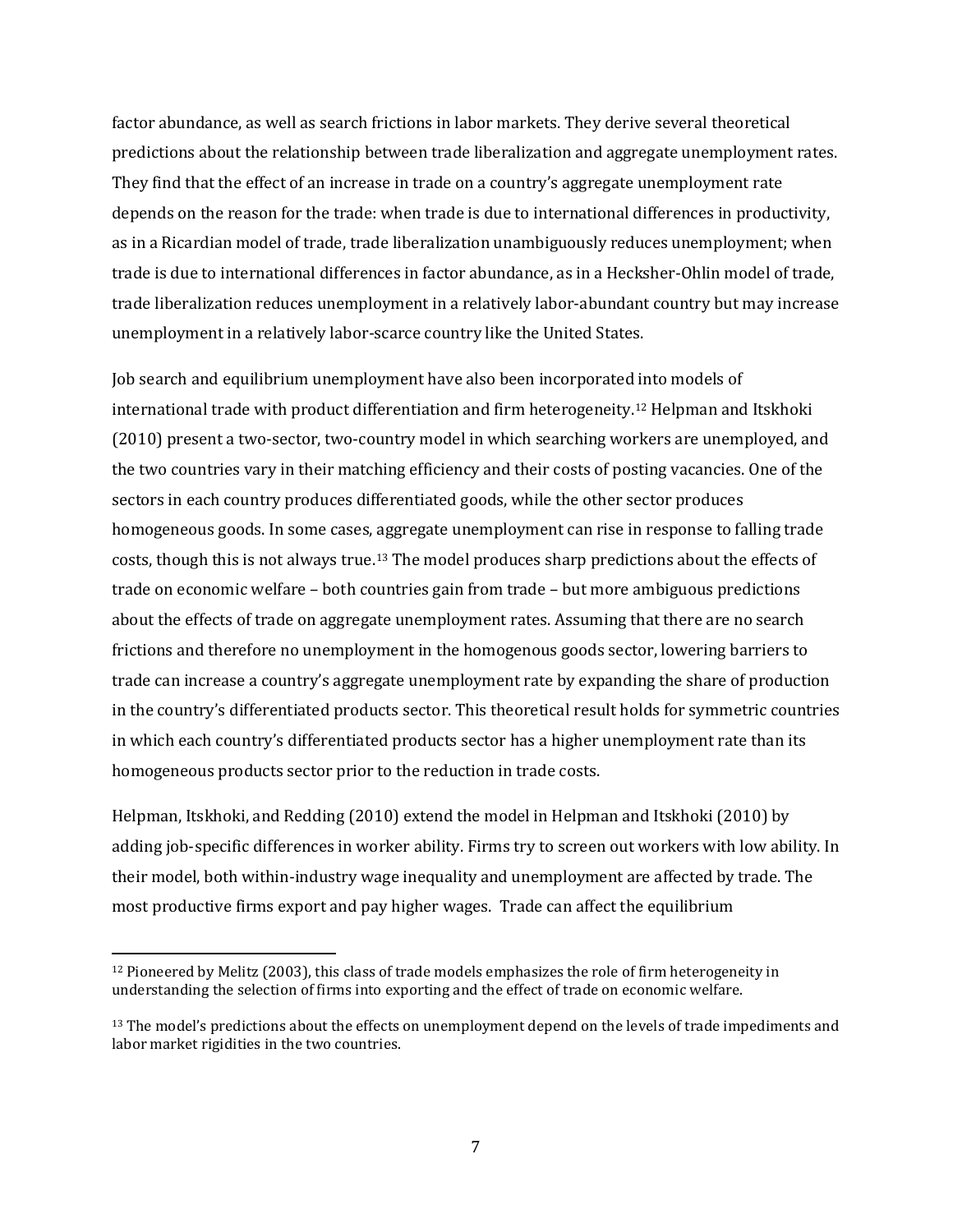unemployment rate. Trade liberalization reallocates resources toward more productive firms that screen more intensively. While the fraction of matched workers that are hired falls, the fraction of workers searching for employment that are matched can rise, so the model's predictions for the effect of trade on unemployment are ambiguous.

The theoretical analysis in Mitra and Ranjan (2010) examines the effect of offshoring, or trade in intermediate goods, on a country's unemployment rate when labor markets are characterized by an equilibrium search process. Offshoring increases the productivity of domestic workers that perform complementary production processes, and this increases their real wages. Their model indicates that offshoring reduces aggregate unemployment as long as there is perfect labor mobility between sectors. On the other hand, the effects on aggregate unemployment rates are ambiguous if there is limited labor mobility between the sectors of the economy.

#### **3. Empirical Studies**

 $\overline{a}$ 

Davidson and Matusz (2004) elaborate on the theoretical model in Davidson, Martin, and Matusz (1999), but they also provide an empirical analysis and a discussion of implications for labor market policies.[14](#page-8-0) In their empirical analysis, they find that there are higher job destruction rates in import-competing industries, turnover rates help to explain pattern of trade, and political activity to influence trade policy is consistent with some of the predictions of their theoretical models. However, none of these empirical findings directly address their theoretical predictions about the effects of trade on unemployment rates.

On the other hand, a number of important studies have directly estimated the effect of trade on aggregate unemployment rates. Dutt, Mitra, and Ranjan (2009) empirically test the predictions of their own theoretical model, described above, using a set of econometric models and data for 90 countries in the 1990s. Their cross-sectional regressions include the country's unemployment rates as the dependent variable and several different trade policy measures and economic characteristics of the countries as explanatory variables. They find that the countries' unemployment rates are negatively related to the trade openness of the countries and positively related to the magnitude of trade barriers. They also estimate a dynamic econometric model of unemployment rates during the

<span id="page-8-0"></span><sup>14</sup> Davidson and Matusz (2004) also include a survey of related literature. Davidson and Matusz (2010) collect many related articles by the two authors.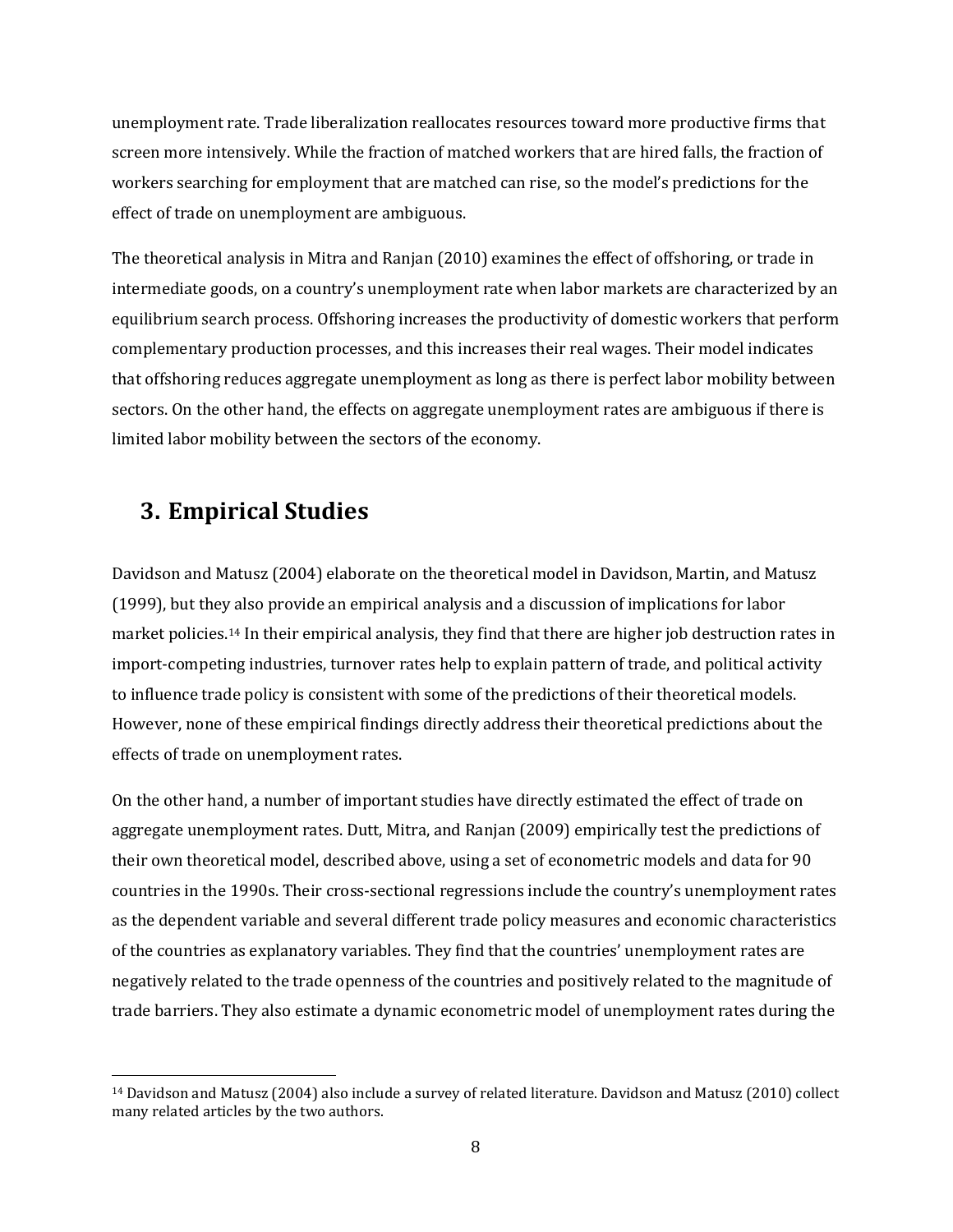period 1985-2004. They find that the countries' trade liberalizations led to immediate increases in unemployment rates that dissipated in the long run.

Felbermayr, Prat, and Schmerer (2011) report an econometric analysis of a panel of 20 OECD countries and a broader cross-section of 62 countries for the period 1990-2007. Their empirical analysis does not test a specific theoretical model. Instead, their aim is to document robust facts about the relationship between the rate of unemployment and trade, and they do this by adding measures of trade openness into a regression framework previously established in the macroeconometric literature on differences in national unemployment rates.[15](#page-9-0) They average the country-year unemployment rates over five-year periods to remove business cycle fluctuations. Their models control for international differences in labor market institutions. They find that a ten percentage point increase in trade openness reduces aggregate unemployment by about three quarters of one percentage point. The reduction is due primarily to the reduction in the unemployment of highly skilled workers. The result is not sensitive to the choice of sample, the estimation methodology, or the particular measures of openness or unemployment.

The empirical literature is developed further in Felbermayr, Larch, and Lechthaler (2013). They present a two-country theoretical model that predicts that higher labor market frictions in a country will increase the country's own unemployment rate but also the unemployment rates in its trading partners. Their key insight is that higher unemployment in one country reduces its demand for imports through income effects, and in this way it spills over to the unemployment rates in the country's trading partners.[16](#page-9-1) The model predicts that a reduction in trade costs between two countries leads to a decrease in the equilibrium unemployment rates in both countries. The strength of the international spillover of one country's labor market institutions onto its trading partner's unemployment rate depends on relative country size and also on the magnitude of international trade costs.

They test the predictions of their model with panel data on the unemployment rates of 20 OECD countries for the time period 1982-2003. They estimate the magnitude of these spillover effects in

<span id="page-9-0"></span><sup>&</sup>lt;sup>15</sup> They estimate many versions of their econometric specification in order to address potential problems with measurement error and simultaneity bias.

<span id="page-9-1"></span><sup>16</sup> Their model is not exactly estimating the effects of trade on unemployment; it is quantifying the effects of labor market institutions in different countries on the unemployment rate in each country when there is international trade. Their measures of labor market institutions include an index of real wage flexibility, union density, and a labor participation tax rate.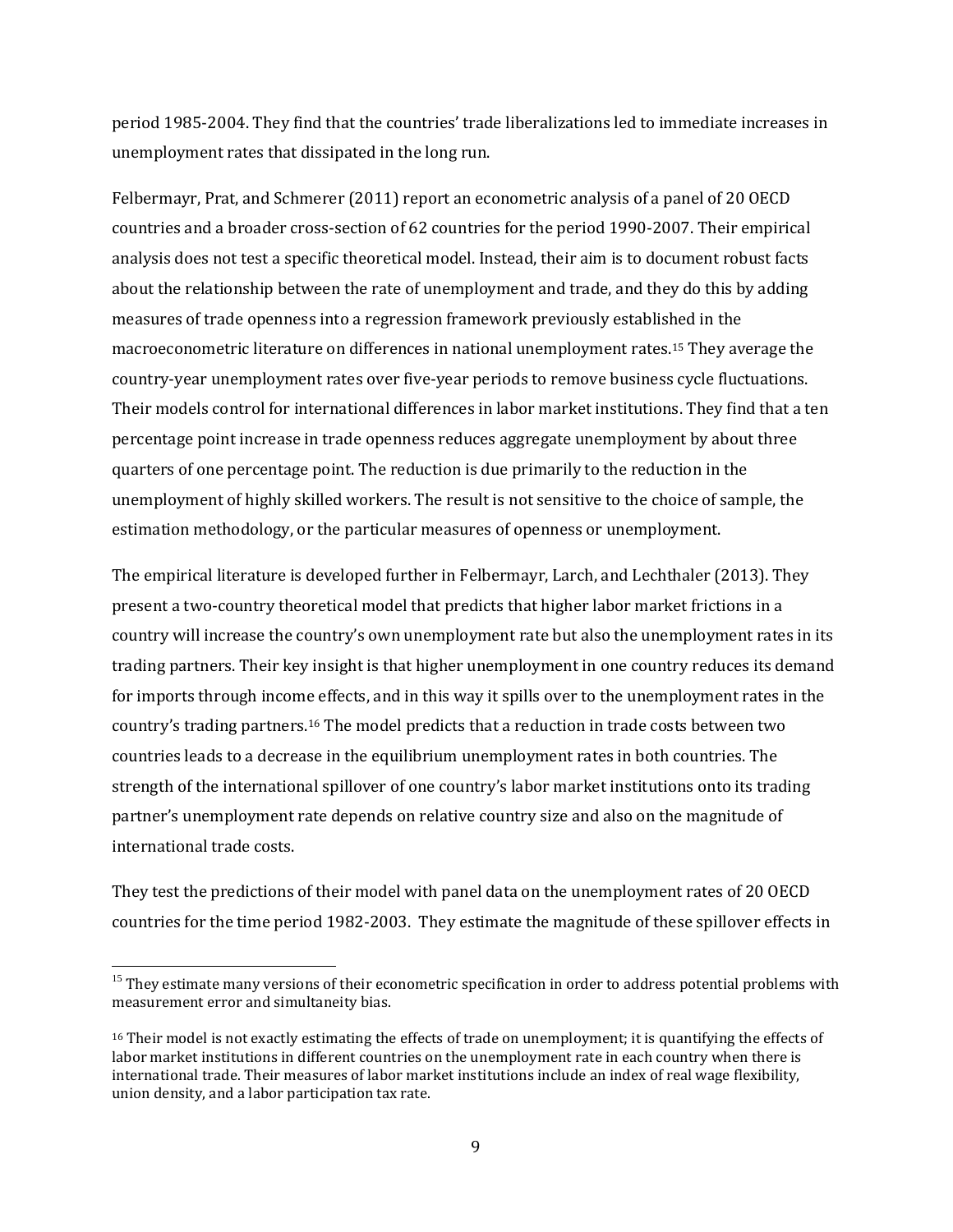an econometric model that controls for business cycle fluctuations and for the labor market institutions in the partner countries. They find that the effect of foreign institutions on domestic unemployment is about ten percent of the effect of domestic institutions, and that wage flexibility reduces the size of the unemployment spillovers. They also find that expanding international trade reduces unemployment rates. They estimate that, all else equal, a one standard deviation increase in trade openness lowers unemployment rates by 1.4 percentage points.

Finally, Autor, Dorn, and Hanson (2013) estimate the effects of the large increase in U.S. imports of manufactured goods from China between 1990 and 2007 on labor market outcomes in different parts of the United States. They derive their main econometric specification from a theoretical model of trade that does not include unemployment. However, they incorporate unemployment rates into their regressions as a sensitivity analysis. They rerun the model with the unemployment rate in each local labor market (called a commuting zone) as the dependent variable. They estimate that every \$1000 in imports from China [pe](#page-10-0)r local worker increased the number of unemployed in the affected local market by 4.9 percent. <sup>17</sup> They estimate that there was a larger impact on the unemployment of workers who do not have a college education, and this leads to a rise in enrollments in Social Security Disability Insurance programs.

### **4. Conclusions**

 $\overline{a}$ 

We have reviewed the recent theoretical and empirical literature that links international trade to aggregate unemployment rates. While many of the underlying studies are mathematically complicated, we have tried to describe their assumptions, methodologies, and findings in an accessible way. Many of the studies that we have reviewed are large and elaborate, and we have tried to focus our review more narrowly on the parts of the studies that deal directly with how international trade affects unemployment rates. The theoretical models that we have reviewed find that there is a complex and often ambiguous relationship between trade and aggregate unemployment rates in the long run. Nevertheless, they demonstrate that it is feasible to incorporate unemployment into formal models of international trade, and that these models with unemployment can yield unique insights into the impact of trade on labor markets. The accompanying empirical literature provides evidence that trade tends to reduce aggregate unemployment rates. However, this empirical literature rarely links unemployment directly to

<span id="page-10-0"></span><sup>&</sup>lt;sup>17</sup> These additional estimates are reported in Table 5 of Autor, Dorn, and Hanson (2013).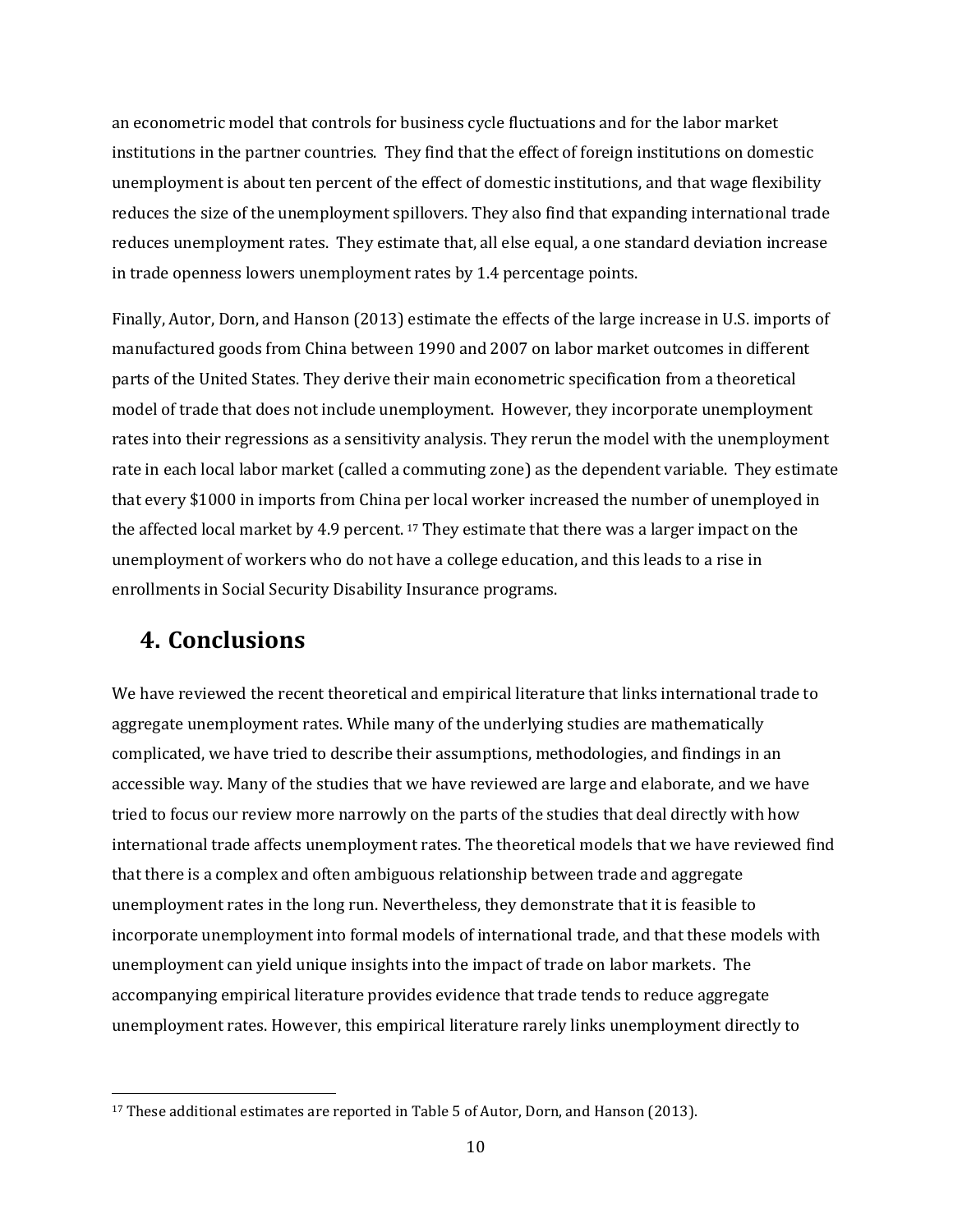trade policy (it usually links it to trade flows), and a more direct link to trade policy would be a useful extension that might better inform policy-making.

## **References**

Artuç, Erhan, Shubham Chaudhuri, and John McLaren (2010): "Trade Shocks and Labor Adjustment: A Structural Empirical Approach." *American Economic Review* 100 (3): 1008-45.

Autor, David H., David Dorn, and Gordon H. Hanson (2013): "The China Syndrome: Local Labor Market Effects of Import Competition in the United States." *American Economic Review* 103: 2121- 68.

Davidson, Carl, Lawrence W. Martin, and Steven J. Matusz (1999): "Trade and Search Generated Unemployment." *Journal of International Economics* 48: 271-99.

Davidson, Carl and Steven J. Matusz (2004): *International Trade and Labor Markets: Theory, Evidence, and Policy Implications*. Kalamazoo, Michigan: W.E. Upjohn Institute for Employment Research.

Davidson, Carl and Steven J. Matusz (2010): *International Trade with Equilibrium Unemployment.* Princeton and London: Princeton University Press.

Davis, Donald R. (1998): "Does European Unemployment Prop Up American Wages? National Labor Markets and Global Trade." *American Economic Review* 88: 478-94.

Davis, Donald R. and James Harrigan (2011): "Good Jobs, Bad Jobs, and Trade Liberalization." *Journal of International Economics* 84: 26-36.

Diamond, Peter (1982): "Wage Determination and Efficiency in Search Equilibrium." *Review of Economic Studies* 49: 217-228.

Dutt, Pushan, Devashish Mitra, and Priya Ranjan (2009): "International Trade and Unemployment: Theory and Cross-National Evidence." *Journal of International Economics* 78: 32-44.

Egger, Hartmut and Udo Kreickemeier (2009): "Firm Heterogeneity and the Labor Market Effects of Trade Liberalization." *International Economic Review* 50: 187-216.

Felbermayr, Gabriel, Mario Larch, and Wolfgang Lechthaler (2013): "Unemployment in an Interdependent World." *American Economic Journal: Economic Policy 5*: 262-301.

Felbermayr, Gabriel, Julien Prat, and Hans-Jörg Schmerer (2011): "Trade and Unemployment: What Do the Data Say?" *European Economic Review* 55: 741-58.

Harrigan, James (2011): "Book Review of *International Trade with Equilibrium Unemployment* by Carl Davidson and Steven J. Matusz." *Journal of International Economics* 84: 131-34.